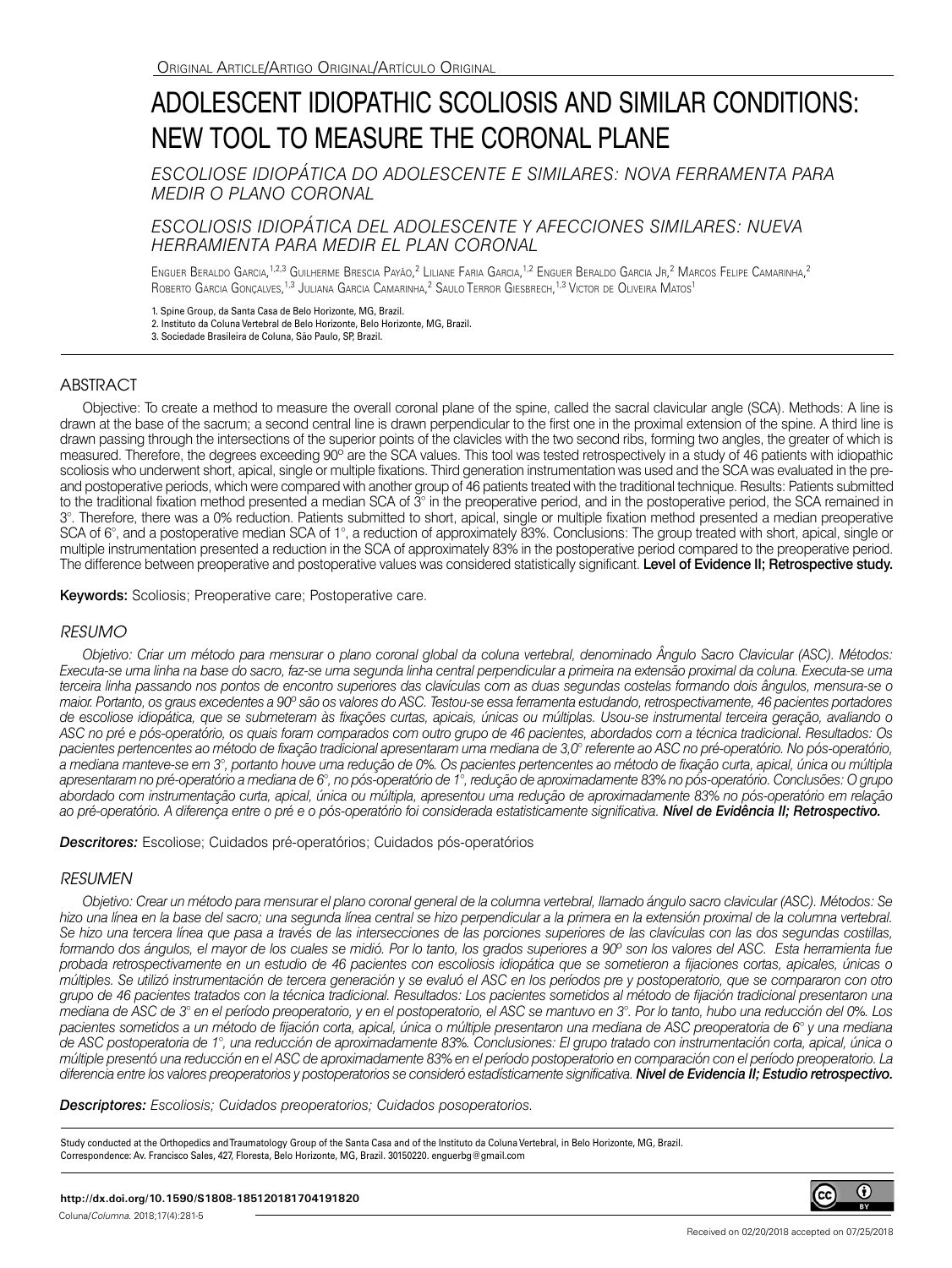# **INTRODUCTION**

282

Scoliosis is a deformity with a lateral deviation in the coronal plane of the spine that can be observed in infants, children, adolescents, and adults, depending on the type of scoliosis in question. Idiopathic scoliosis is characterized as a three-dimensional deformity of the spine, but, in addition to the lateral curve, it involves spinal rotation and is more prevalent in female adolescents.1

Radiographic studies are fundamental to the evaluation of scoliosis and the posterior anterior view is the standard for measuring these curves. Today, the Cobb<sup>2</sup> and Ferguson<sup>3</sup> methods are the most commonly used to monitor and observe the patient's condition and assess the progression of the deformity by quantifying the curve. The Cobb method, in particular, is recommended by the Scoliosis Research Society and widely used in clinical practice and is the gold standard for treatment planning and results evaluation.<sup>6</sup>

The Cobb technique measures the amplitude of the curve by measuring and calculating the angle between the lines drawn tangent to the superior terminal plate of the cranial vertebra and the inferior terminal plate of the caudal vertebra, respectively, of the scoliotic curve to be measured.<sup>6,7</sup> Several studies have reported that the Cobb method is prone to error and is not reliable. $4,8-10$ 

Garcia et al. created a new principle of instrumentation for the surgical treatment of adolescent idiopathic scoliosis (AIS) and similar conditions, using short, apical, single or multiple fixations, which produce excellent spinal correction, especially for more distal curves.11

The objective of this study was to create a method to measure the overall coronal plane of the scoliotic spine, called the sacral clavicular angle (SCA), to monitor the real balance of this plane during surgical treatment of scoliosis.

#### METHODS

The project was submitted by the Santa Casa de Belo Horizonte on 05/17/17 and approved as CAAE number 68440417.2.0000.5138. The study participants signed the Informed Consent Form.

The Spine Groups of the Instituto da Coluna Vertebral and of the Orthopedics and Traumatology Service of the Santa Casa, both located in Belo Horizonte, created a new tool to measure the overall coronal plane of the spine called the Sacral Clavicular Angle (SCA).

To measure the SCA, a line is drawn parallel to the base of the sacrum<sup>12</sup> and a second line is drawn from the center of and perpendicular to the first one for the entire extension of the spine. A third line is drawn passing through the intersections of the superior portions of the clavicles with the second ribs, thus forming two angles, which measure 90° by 90° in non-scoliotic people. The standard established was to measure the greater angle on the side exceeding 90° with the goniometer and the SCA value was defined as the number of degrees in excess of 90°. (Figure 1)

To test the new tool, we studied the pre- and postoperative SCAs of 46 patients submitted to short, apical, single or multiple fixation surgeries using 3rd generation instumentation. Eleven were excluded because the images were not suitable for the study. These were compared with 46 other patients, who had also undergone surgery with 3rd generation instrumentation, using the traditional technique. The participants were randomly selected from a total of 450 patients operated in the service.

The authors used the patients' medical record data and images. The SCA was measured from pre- and postoperative panoramic posterior anterior X-rays of the patients in the standing position. All the study variable data was gathered and loaded into spreadsheets for the biostatistical study.

First, an exploratory analysis was conducted using frequency distributions for the demographic and clinical data in order to characterize the patient sample.

A contingency table was used to associate patient sex and race with the type of method applied, traditional fixation of short, apical, single or multiple fixation. The Fisher's chi-square test was adopted to test the statistical significance of the association between these variables.

The parametric t test for independent samples was used to test

the difference between the ages of the patients by method applied, traditional fixation or short, apical, single or multiple fixation.

To evaluate the differences between the preoperative and postoperative findings for the patients being studied, the non-parametric Wilcoxon test was used for each method, since the data did not follow Gauss distribution.

The parametric t test for independent variables was used to compare the pre- and postoperative SCA values between traditional fixation and short, apical, single or multiple fixation methods.

The study data were analyzed using the PASW statistical program, version 18. In all the statistical tests performed, a significance level of 5% was considered. Thus, associations with a p-value less than 0.05 were considered to be statistically significant.<sup>13</sup>

#### RESULTS

In a comparative analysis between the groups defined by fixation method applied, either traditional or short, apical, single or multiple, by sex, race, and age range, as observed in Table 1 and Table 2, there was no difference between the groups in terms of demographic characteristics, since the p-value was >0.05.

In Table 3 and Figure 2, we observe that the patients in the traditional fixation group had both a mean preoperative SCA of 3° and



Figure 1. Measurement of the Sacral Clavicular Angle (SCA).

| <b>Table 1.</b> Frequency distribution of traditional and short, apical, single or |  |  |  |
|------------------------------------------------------------------------------------|--|--|--|
| multiple fixation patients by demographic characteristics.                         |  |  |  |

| <b>Demographics</b> |              |                          |       |                             |       |         |
|---------------------|--------------|--------------------------|-------|-----------------------------|-------|---------|
|                     |              | <b>Multiple fixation</b> |       | <b>Traditional fixation</b> |       | P-value |
|                     | n            | %                        | n     | %                           |       |         |
| sex                 | Female       | 44                       | 95.7% | 40                          | 87.0% | .267    |
|                     | Male         |                          | 4.3%  | 6                           | 13.0% |         |
| race                | White        | 41                       | 89.1% | 42                          | 93.5% | .359    |
|                     | Mixed        | 3                        | 6.5%  | 3                           | 6.5%  |         |
|                     | <b>Black</b> | 2                        | 4.3%  |                             | 0%    |         |
| Total               |              | 46                       | 100%  | 46                          | 100%  |         |

The probabilities of significance (p-value) refer to the chi-square test.

Table 2. Frequency distribution of traditional and short, apical, single or multiple fixation patients by demographic characteristics.

| Variable | Method                  | Ν  | Mean  | S.D. | t Statistic | P-value |  |
|----------|-------------------------|----|-------|------|-------------|---------|--|
| age      | Traditional<br>fixation | 46 | 15.59 | 4.68 |             | .480    |  |
|          | Multiple<br>fixation    | 46 | 1637  | 5.85 | $-708$      |         |  |

The probabilities of significance (p-value) relate to the t test for independent samples.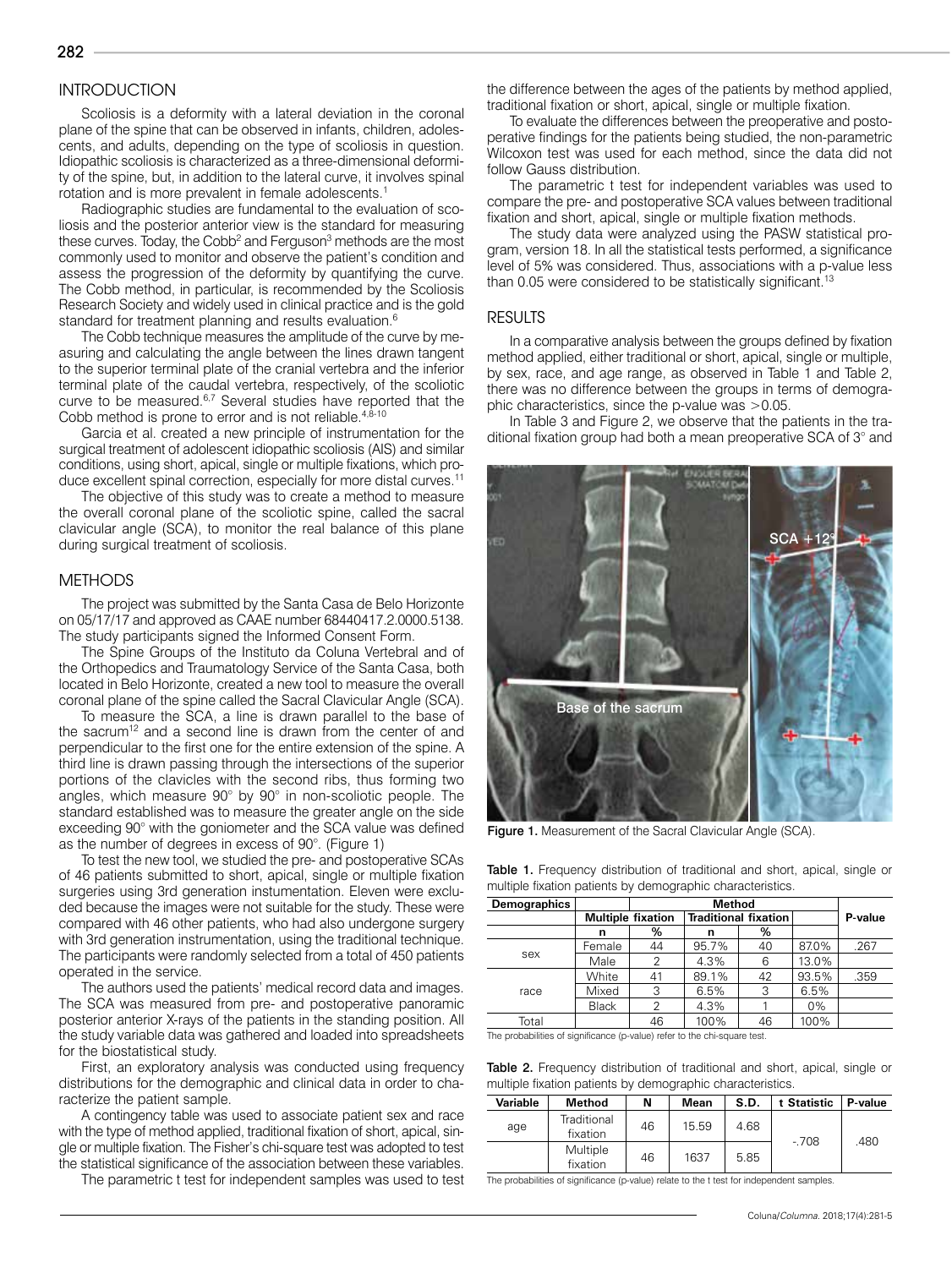| <b>SCA</b> | Method                  | $\mathsf{n}$ | Mean | S.D. | <b>Minimum</b> | <b>Maximum</b> | 10   | Median | 30   | P-value      |
|------------|-------------------------|--------------|------|------|----------------|----------------|------|--------|------|--------------|
|            | Traditional<br>fixation |              |      |      |                |                |      |        |      | 0.955        |
| pre op     |                         | 46           | 3.46 | 2.86 | 0              | 9              | .75  | 3.00   | 6.00 |              |
| post op    |                         | 46           | 3.37 | 2.90 | 0              | 10             | 1.00 | 3.00   | 6.00 |              |
|            |                         |              |      |      |                |                |      |        |      |              |
|            | Multiple<br>fixation    |              |      |      |                |                |      |        |      | $ p<0.001**$ |
| pre op     |                         | 46           | 5.48 | 3.0  | 0              | 13             | 3.00 | 6.00   | 7.00 |              |
| post op    |                         | 46           | 2.02 | 2.5  | 0              | 10             | 0.00 | 1.00   | 3.25 |              |

Table 3. Frequency distribution of the 46 patients in each method by SCA measured.



Figure 2. Frequency distribution of the 46 patients in each method by SCA measured.

a mean postoperative SCA of 3°. Comparing these two moments, there was a reduction of 0% in the postoperative period in relation to the preoperative period. The statistical test confirmed that the difference between the preoperative and postoperative values was considered to be non-significant.

Also, in Table 3 and Figure 2, a preoperative median of  $6^\circ$  is observed in the patients belonging to the short, apical, single or multiple fixation method, while in the postoperative period the median was 1°. Comparing these two moments, there was a reduction of approximately 83% in the postoperative value in relation to the preoperative value. The statistical test confirmed that the difference between the pre- and postoperative values is significant.

According to the results in Table 4 and Figure 3, the t test confirmed that a statistical difference exists between the reductions in the angles of the traditional and short, apical, single or multiple methods. The short, apical, single or multiple fixation method reduced the angle more than the traditional method. That is, the postoperative reduction averaged 3.46° for the short, apical, single or multiple fixation and 0.09° for the traditional method.

Table 5 shows that among the 46 patients in the traditional method group 8 or 17.4% had a postoperative increase in the angle, while among the 46 patients in the short, apical, single or multiple fixation method group 4 or 8.7% had a postoperative increase in the angle.

# **DISCUSSION**

The purpose of short and selective fixation in the correction of AIS was achieved with 3rd generation instrumentation, but for many years we, as well as other authors,<sup>14-17</sup> have observed the frequent presence of trunk imbalance. Therefore, the creation of this new tool to measure the SCA may be quite timely.

Considering the worldwide lack of a tool that can measure the overall coronal plane of the spine mathematically to determine whether corrective surgeries for scoliosis using 3rd generation instrumentation are really balancing or unbalancing the trunk, we created the Sacral Clavicular Angle (SCA). Figures 4 to 8.

Table 4. Assessment of the difference between the pre- and postoperative angles for the traditional and short, apical, single or multiple fixation methods.

| <b>Variable</b> | <b>Method</b>           | N  | Mean | S.D. | t Statistic | P-value  |
|-----------------|-------------------------|----|------|------|-------------|----------|
| difference      | Multiple<br>fixation    | 46 | 3.46 | 3.33 |             |          |
|                 | Traditional<br>fixation | 46 | 0.09 | 4.26 | 4.22        | $.000**$ |



Figure 3. Assessment of the difference between pre- and postoperative angles for the short, apical, single or multiple fixation and traditional fixation methods.

Table 5. Frequency distribution of the 46 patients in each method by postoperative angle.

| Method                                        | n                             | %  |       |
|-----------------------------------------------|-------------------------------|----|-------|
| Short, apical, single or<br>multiple fixation | Worse in the<br>postoperative | 4  | 8.7   |
|                                               | Total                         | 46 | 100.0 |
| Traditional fixation                          | Worse in the<br>postoperative | 8  | 17.4  |
| Total                                         |                               | 46 | 100.0 |

A quality image is necessary to show the strategic points for the measurement of the SCA, hence our exclusion of 11 of the original study group of 57 patients submitted to multiple fixations due to unsatisfactory images. Great accuracy is recommended when tracing and measuring the angle. Mathematical quantification is indispensable to confirm whether the trunk is imbalanced.

We believe that the correction and stabilization in order to align the curves of scolioses with structural curves of evolutionary tendencies, but I am concerned that we may cause greater trunk imbalance.

The SCA may initially be positive and become negative postoperatively and vice-versa. Figures 4 to 8.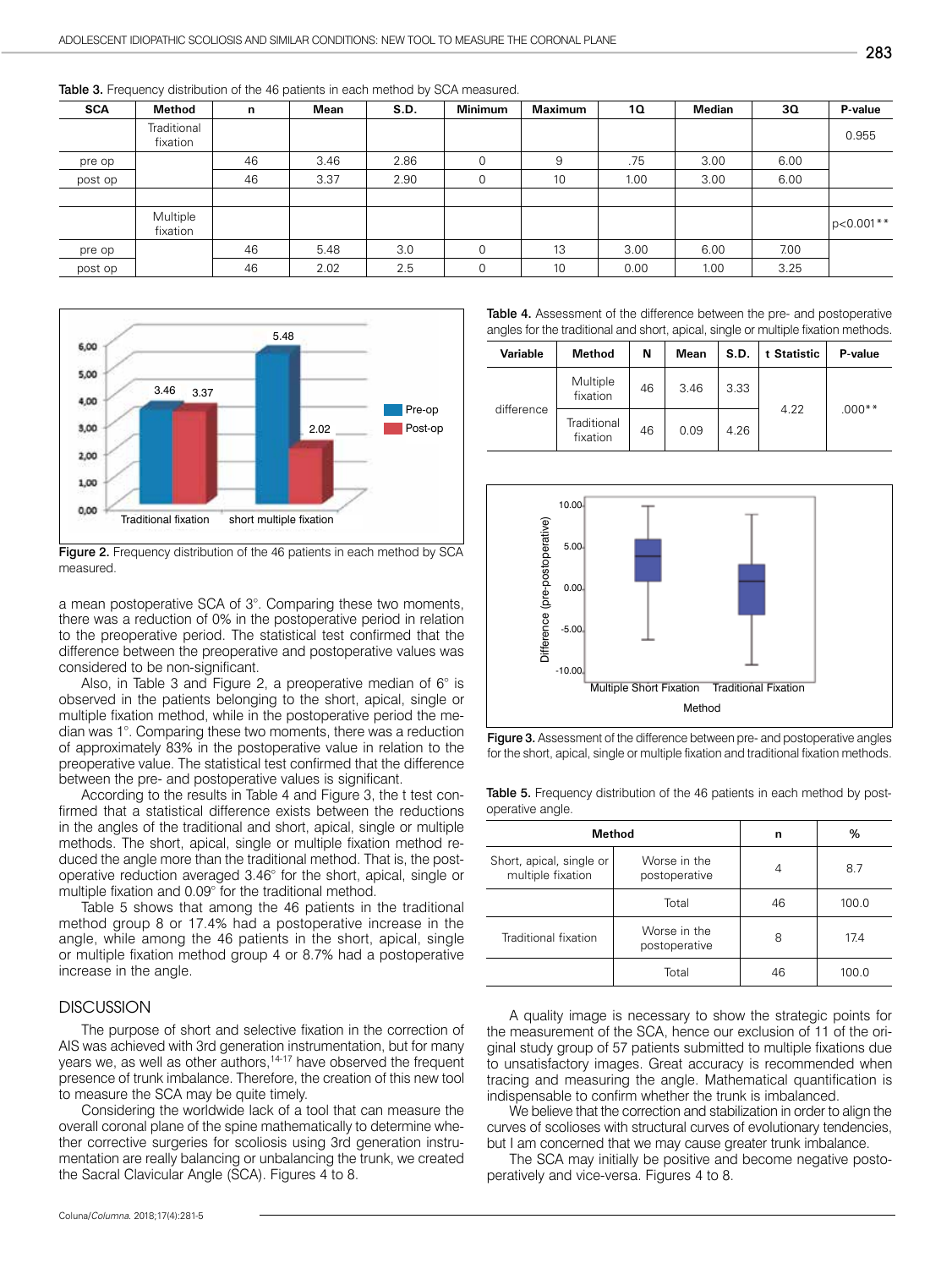

Figure 4. Patient, 11 years of age, female, with preoperative SCA of plus 6°, submitted to short, apical, and multiple fixations. The SCA was corrected to 0° in the postoperative. Note the balance of the shoulders.



Figure 6. Patient, 11 years of age, female, presenting preoperative SCA of plus 8°, submitted to apical, short, and multiple fixations, showing a postoperative SCA of 0°. Note the balance of the shoulders.



Figure 5. Patient, 14 years of age with preoperative SCA of plus 5°, submitted to multiple fixations, correcting the angle to 0° postoperatively. Note the balance of the shoulders.

Among the 46 patients studied who were submitted to the traditional method, 8 or 17.4% had a postoperative increase in the SCA, while among the 46 patients operated by the short, apical, single or multiple fixation method, 4 or 8.7% had an increased postoperative angle. It is therefore evident that this new fixation principle may be a good option. Tables 3 to 5, Figures 1 to 6.

In this study, the median postoperative SCA of patients operated



Figure 7. Patient, 12 years of age, female, with preoperative SCA of 0°, submitted to selective traditional fixation worsened to a postoperative SCA of plus 4°. Note the fallen right shoulder, the cervical spine now inclined to the right, and the imbalance of the trunk.

by the traditional method showed no correction. Figure 7 and 8.

The patients who were submitted to the short, apical, single or multiple fixation method had a reduction of approximately 83% in the postoperative as compared to the preoperative median SCA. Table 3, Figures 1, 4-6.

Because the Cobb method is considered the gold standard